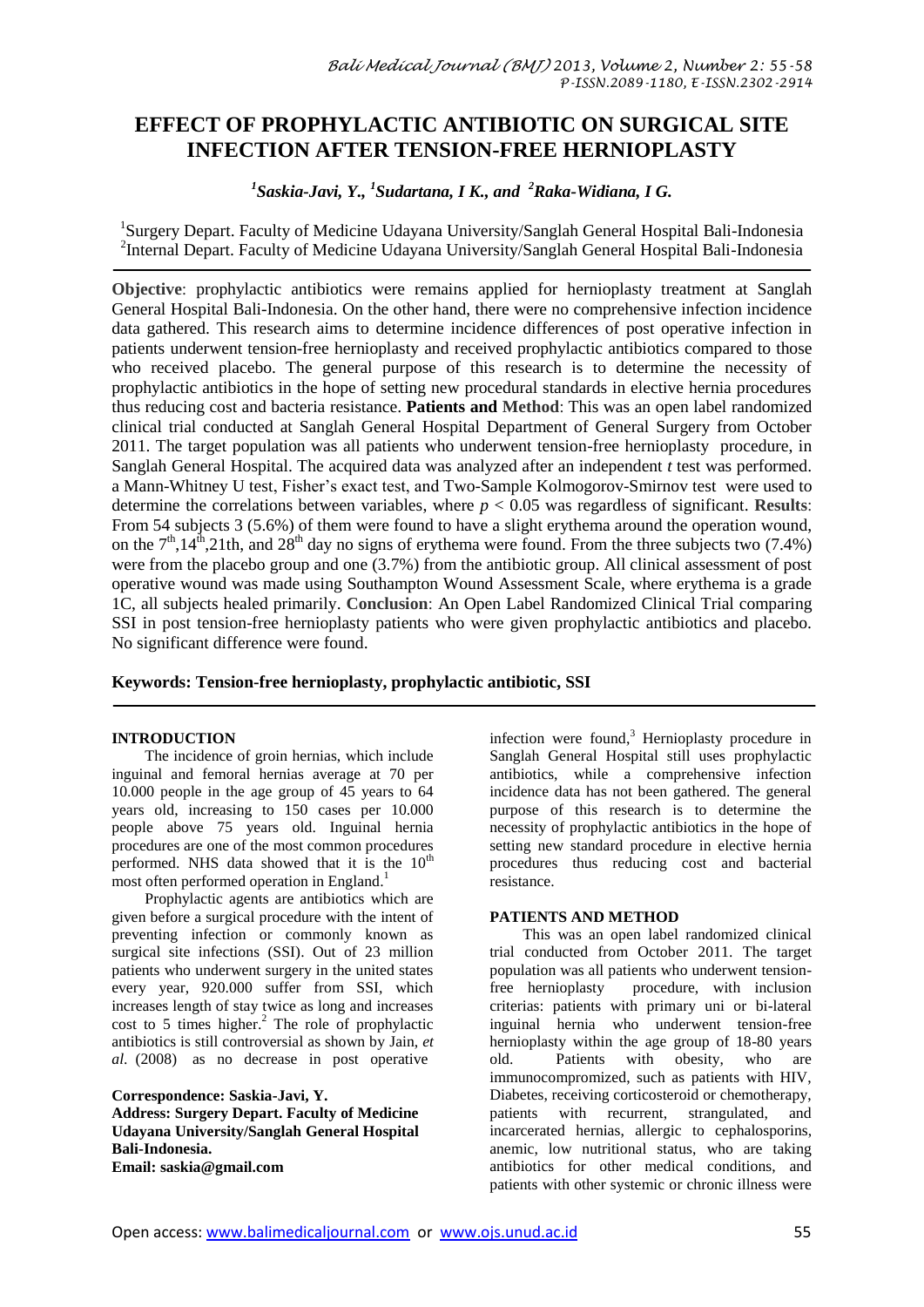excluded from the research. the SSI scoring was based on The Southampton Wound Assessment Scale**.** 

The subjects were divided into two groups using a permuted block, the first group was given with an open label an intravenous injection 1 gr of cephazolin during induction, and the second group was given a placebo (saline solution). Then a lichtenstein tension-free hernioplasty was hernioplasty was performed using the standard operating procedure. post operative control on the  $3<sup>rd</sup>, 7<sup>th</sup>, 14<sup>th</sup>, 21<sup>st</sup>$  and  $28<sup>th</sup>$  day, for suture removal, and evaluation of infection signs. The acquired data was analyzed after an independent t test was performed. a Mann-Whitney U test, Fisher's exact test, and Two-Sample Kolmogorov-Smirnov test was used to

determine the correlations between variables, where  $p < 0.05$ .

#### **RESULTS**

Randomization was successful; there were no significant differences with respect to median age, sex, frequencies of different hernia types and location (Table 1). From 54 subjects 3 (5.6%) were found to have a slight erythema around the operation wound, on the  $7<sup>th</sup>,14<sup>th</sup>,21th$ , and  $28<sup>th</sup>$  day no signs of erythema were found. From the three subjects two (7.4%) were from the placebo group and one (3,7%) from the antibiotic group. All clinical assessment of post operative wound was made using Southampton Wound Assessment Scale, where erythema is a grade 1C, all subjects healed primarily (Table 2).

Table 1

Characteristics of Patients With Primary Inguinal Hernia Randomized Between Prophylactic and Placebo

| Characteristic  | Antibiotic Group<br>$(n = 27)$ | Placebo Group<br>$(n = 27)$ | $\boldsymbol{p}$ |  |
|-----------------|--------------------------------|-----------------------------|------------------|--|
| <b>Sex</b>      |                                |                             |                  |  |
| -Male           | 26                             | 25                          | $0.500*$         |  |
| -Female         |                                | $\overline{2}$              |                  |  |
| Age (Year)      | $45,04 \pm 16,803$             | $44,48 \pm 18,039$          | $0.883***$       |  |
| Hernia Type     |                                |                             |                  |  |
| -Direct         | $\overline{4}$                 | 3                           | $0.500***$       |  |
| -Indirect       | 23                             | 24                          |                  |  |
| Hernia Location |                                |                             |                  |  |
| -Right          | 14                             | 13                          | ****<br>0.996    |  |
| -Left           | 10                             | 14                          |                  |  |
| -Bilateral      | 3                              | $\theta$                    |                  |  |

\*Fisher's Exact. *p* < 0.05; \*\*Mann Whitney. *p* <0.05; \*\*\*Fisher's Exact. *p* < 0,05; \*\*\*\*Two-Sample Kolmogorov-Smirnov test. *p* < 0.05

| Table 2                         |  |  |  |  |  |  |  |  |  |
|---------------------------------|--|--|--|--|--|--|--|--|--|
| Post operative wound assessment |  |  |  |  |  |  |  |  |  |

| Davs              | D3 |    |    | D7  | D <sub>14</sub> |    |    | D21 |    | D <sub>28</sub> |
|-------------------|----|----|----|-----|-----------------|----|----|-----|----|-----------------|
| <b>Infection</b>  | G0 | G1 | G0 | G1C | G0              | G1 | G0 | G1  | G0 | G1              |
| <b>Antibiotic</b> | 27 |    | 26 |     | 27              |    | 27 |     |    |                 |
| <b>Placebo</b>    | 27 |    | 25 |     | 27              |    | 27 |     |    |                 |
| Amount            | 54 |    |    |     | 54              |    | 54 |     | 54 |                 |

#### **Description :**

D3  $=$  Day 3 post operation  $D7 = Dav 7$  post operation

 $D14$  = Day 14 post operation

 $D28 = Day 28$  post operation

 $GO = Normal \text{Healing}$ 

 $G1$  =Normal healing with erythema

G1C =Normal healing with light erythema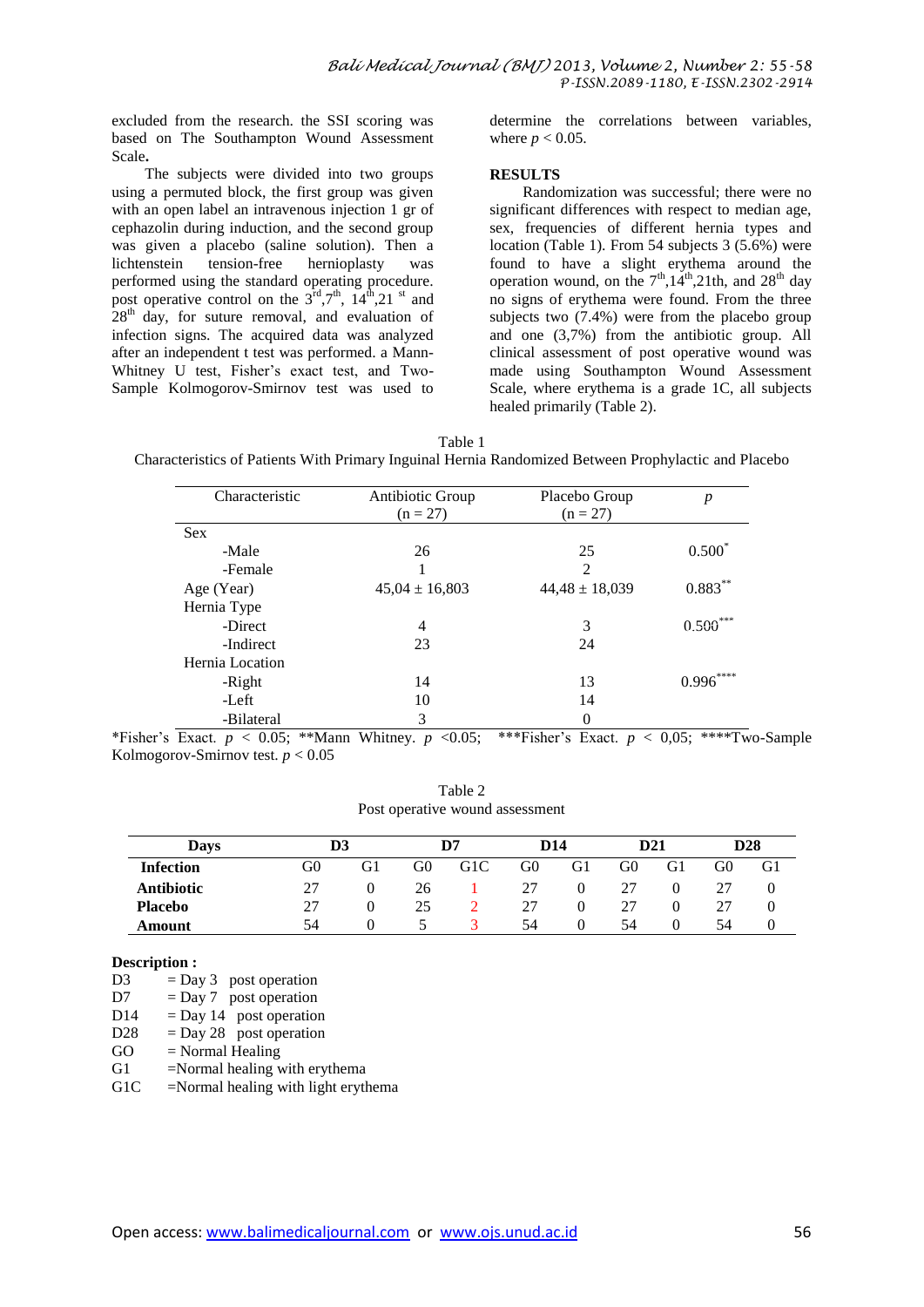## **DISCUSSION**

Hernial repair is a clean procedure, but some surgeons still use prophylactic antibiotics in a lichtenstein procedure as a gold standard, this is assumed due to the use of a mesh as a synthetic material that may increase SSI.<sup>4,5</sup> This research has concluded that on elective hernioplasty, clinically using Southampton Wound Assessment Scale, no SSI was found on the post operative wound, as erythema is still considered normal wound healing. This is similar to the results achieved by another author, which states that prophylactic antibiotics are not mandatory for such cases. 3,4,6,7,8,9

Infection signs that were found are erythema on the wound (grade 1C) on the  $7<sup>th</sup>$  day on  $1(3.7%)$ subject of the antibiotic group, and 2 (7.4%) on the placebo group, both cases were treated with wound care and no signs were found on the  $7<sup>th</sup>$ ,14<sup>th</sup>,21th, and  $28<sup>th</sup>$  day, and all subjects healed primarily.

Aufenacker, *et al*. (2004) reported SSI of 1.6% on the antibiotics group, and 1.8% on the placebo group<sup>6</sup>; while Perez et al, (2005) reported SSI of 2.2% on the antibiotics group, and 1,7% on the placebo group<sup>7</sup>; Tzovaras, *et al*, (2007) also showed that only 4.7% placebo group and 2,6% on the antibiotic group<sup>8</sup>. On the other hand, Yerdel, et *al.*(2001) reported that a decrease of 8.3% infection rates were found by the use of prophylactic antibiotics. <sup>10</sup> A meta-analysis by Sanchez *et al.*(2003) concluded that prophylactic antibiotic use still requires further research.<sup>11</sup> A meta-analysis by Gravante *et al.* (2008) states that a 2.9% on the antibiotic group and 4.2% on the placebo group were found, while 1.7% on the antibiotics group and 3.7% on the placebo group were found on patients using mesh.<sup>12</sup>

Some studies included only assessed low-risk patients, so conclusion could be applied solely to this kind of patients.<sup>13</sup> It should be noted that studies in which the rate of SSI are higher have reported that prophylactic antibiotis are beneficial, whereas similar conclusion could not be derived in the studies with low rates of  $SSI^8$ . Therefore, surgeons and hospitals must assess their own SSI rates to define if prophylactic antibiotics must be widely used in all patients.<sup>13</sup> It is concluded the decision to use prophylactic antibiotic, therefore, must be based on balancing possible benefits against adverse effects.<sup>14</sup>

Clean operation is a procedure with no mistakes in sterilization, and no leaks on the digestive, respiratory and urinary tract. The four sources of infection are the medical staff, sterilization techniques, environment, and patient risk factors. A surgeon should be able to minimalize such factors. Antibiotics should not be used to replace proper aseptic and antiseptic methods, along with good surgical techniques and proper tissue handling infection can be prevented.<sup>15</sup>

#### **CONCLUSION**

Based on this research and other previous research, it can be concluded that no difference were found in the occurence of SSI post tensionfree hernioplasty between patients who received prophylactic antibiotics and placebo.

## **REFERENCES**

- 1. McIntosh, A., Hutchinson, A., and Roberts, A. 2000. Evidence-based management of inguinal hernia in primary care – a systematic review. Family Practice. 17: p 442-447.
- 2. Sunarto, R. 2007. Antibiotik Profilaksis pada Pembedahan.
- 3. Jain, S. K., Jayant, N., and Norbu, C. 2008. The role of antibiotic prophylaxis in mesh repair of primary inguinal hernias using prolene hernia system: A randomized prospective double-blind control trial. Trop. Doctor. 38:80-82.
- 4. Shankar, V. G., Srinivasan, K., Sistla, S. C., and Jagdish, S. 2010. Prophylactic antibiotics in open mesh repair of inguinal hernia – a randomized controlled trial. Int J of Surgery. 8:444-447.
- 5. Ijaz, A. A., et al. 2010. Post Operative Wound Infection: Prevention The Role of Antibiotic Prophylaxis in Lichtenstein. Professional Med J. p 174-179.
- 6. Aufenacker, T. J., Geldere, D., Mesdag, T., Bossers, A. N., et al. 2004. The Role of Antibiotic Prophylaxis in Prevention of Wound Infection after Lichtenstein Open Mesh Repair of Primary Inguinal Hernia. Annals of Surgery, Vol 240. p 955-961.
- 7. Perez, R. A., Roxas, M. F., and Hilvano, S. S. 2005. A Randomized, Double-blind Placebocontrolled Trial to Determine Effectiveness of Antibiotic Prophylaxis for Tension-free Mesh Herniorrhaphy. J Am Coll Surgeon. Vol 200. No 3: p 393-397.
- 8. Tzovaras, G., Delikoukos, S., Christodoulides, G., et al. 2007. The Role of Antibiotic Prophylaxis in Elective Tension-Free Mesh Inguinal Hernia Repair: Results of a Single-Centre Prospective Randomised Trial. Int J Clin Pract. Vol 61: p 236-239.
- 9. Hosseini, M., and Heidari, A. 2011. Evaluation of Prophylactic Antibiotic Prescription in Post-Operative Infection in Patients Undergone Inguinal Herniorraphy Surgery with Prolene Mesh: A Randomized Double Blind Study. Surgery Journal. Vol 6: p 21-25.
- 10. Yerdel, M. A., et al. Effect of Single Dose Prophylactic Ampicillin and Sulbactam on Wound Infection After Tension-free Inguinal Hernia Repair with Polypropylene Mesh. Annals of Surgery. Vol 233. No 1: p 26-33.
- 11. Manuel-Sanchez, F. J., et al. 2009. Antibiotic Prophylaxis for Hernia Repair; the Cochrane Collaboration. John Wiley and Sons, Ltd.